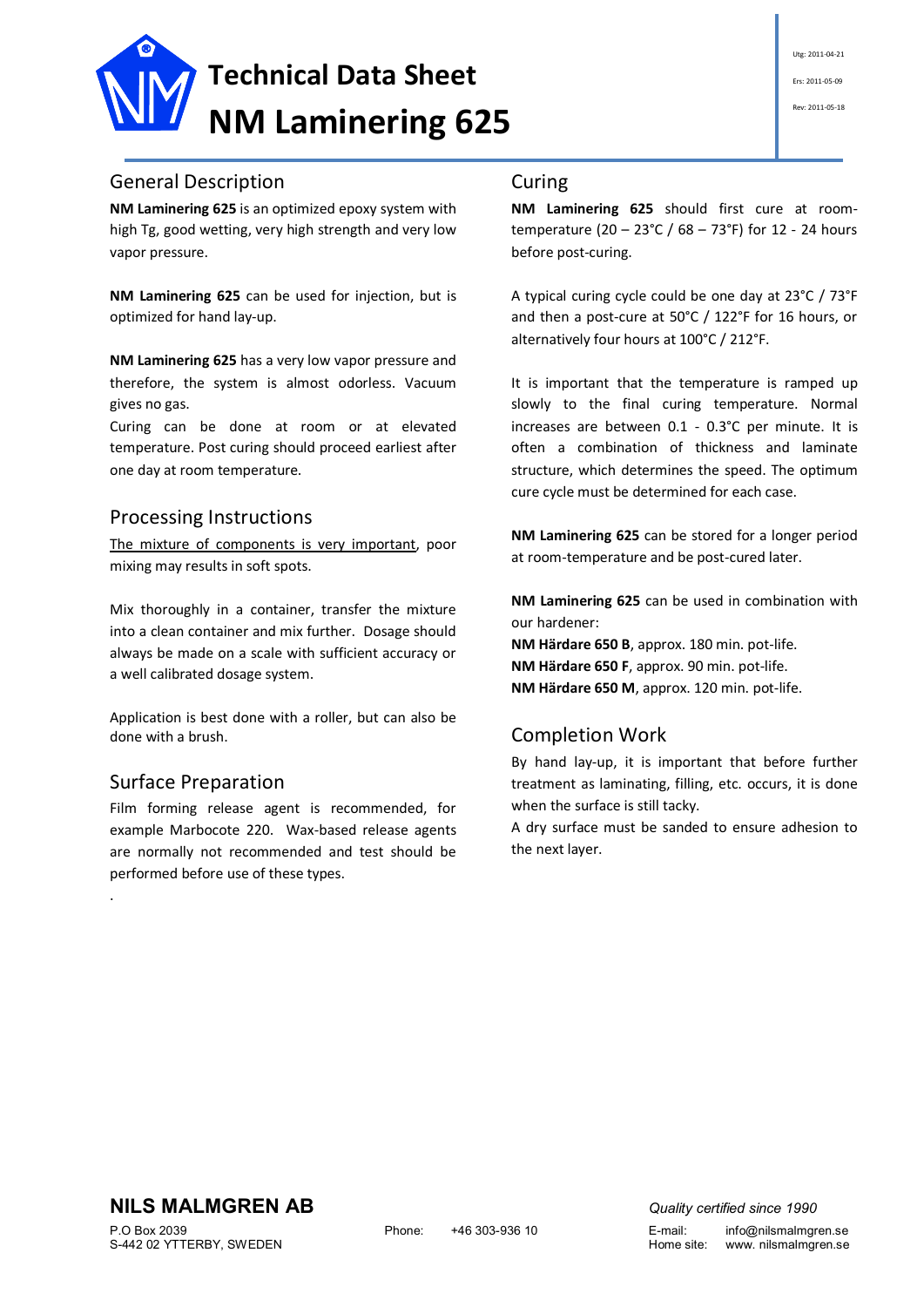# Typical Properties

| Resin                                                                | NM Laminering 625       |               |                       |  |  |  |  |  |
|----------------------------------------------------------------------|-------------------------|---------------|-----------------------|--|--|--|--|--|
| Hardener                                                             | NM Härdare 650 M        |               |                       |  |  |  |  |  |
| <b>Mixing ratio</b>                                                  |                         |               |                       |  |  |  |  |  |
| Resin - Hardener                                                     | $100 - 35$ by weight    |               |                       |  |  |  |  |  |
|                                                                      | $100 - 42.5$ by volume  |               |                       |  |  |  |  |  |
| Density:                                                             | 1099 kg/m <sup>3</sup>  |               |                       |  |  |  |  |  |
|                                                                      |                         |               |                       |  |  |  |  |  |
| Density, Resin:                                                      | 1160 $\text{kg/m}^3$    |               |                       |  |  |  |  |  |
| Viscosity, Resin:                                                    | $1.5 - 1.7$ Pa·s        |               |                       |  |  |  |  |  |
| Appearance, Resin:                                                   | Clear liquid            |               |                       |  |  |  |  |  |
| Colour (Gardner ISO 4630):                                           | $\leq$ 2                |               |                       |  |  |  |  |  |
|                                                                      |                         |               |                       |  |  |  |  |  |
| Density, Hardener:                                                   | 955 kg/m <sup>3</sup>   |               |                       |  |  |  |  |  |
| Viscosity, Hardener:                                                 | $40 - 50$ mPa $\cdot$ s |               |                       |  |  |  |  |  |
| Appearance, Hardener:                                                | Clear liquid            |               |                       |  |  |  |  |  |
| Colour (Gardner ISO 4630):                                           | $\leq$ 3                |               |                       |  |  |  |  |  |
|                                                                      |                         |               |                       |  |  |  |  |  |
| <b>Mixed viscosity:</b>                                              | at $°C$ / $°F$          | mPa·s         |                       |  |  |  |  |  |
| ISO 12058-1                                                          | 18/64                   | $1300 - 1400$ |                       |  |  |  |  |  |
|                                                                      | 25/77                   | $600 - 700$   |                       |  |  |  |  |  |
|                                                                      | 40 / 104                | $200 - 250$   |                       |  |  |  |  |  |
|                                                                      | 60 / 140                | $50 - 70$     |                       |  |  |  |  |  |
| Viscosity build up                                                   | from $°C$ / $°F$        | mPa·s         |                       |  |  |  |  |  |
| ISO 12058-1                                                          | 18/64                   | to 1500       | minutes<br>$15 - 20*$ |  |  |  |  |  |
|                                                                      | 18/64                   | to 3000       | $85 - 90*$            |  |  |  |  |  |
|                                                                      | 25/77                   | to 1500       | $60 - 70$             |  |  |  |  |  |
|                                                                      | 25/77                   | to 3000       | $100 - 110$           |  |  |  |  |  |
|                                                                      | 40 / 104                | to 1500       | $45 - 55$             |  |  |  |  |  |
|                                                                      | 40 / 104                | to 3000       | $60 - 70$             |  |  |  |  |  |
|                                                                      | 60 / 140                | to 1500       | $20 - 25$             |  |  |  |  |  |
|                                                                      | 60/140                  | to 3000       | $25 - 30$             |  |  |  |  |  |
| *The viscosity of the system causes short times at low temperatures. |                         |               |                       |  |  |  |  |  |
| Pot-life                                                             | from $°C$ / $°F$        |               | minutes               |  |  |  |  |  |
| (Tecam, 100 ml,                                                      |                         |               |                       |  |  |  |  |  |
|                                                                      | 18/64                   |               | $160 - 180$           |  |  |  |  |  |
| 65% RH)                                                              | 25/77                   |               | $110 - 130$           |  |  |  |  |  |
|                                                                      | 40 / 104                |               | $40 - 45$             |  |  |  |  |  |
| Gel time                                                             | at $°C$ / $°F$          |               | minutes               |  |  |  |  |  |
| (Hot plate)                                                          | 25/77                   |               | $140 - 180$           |  |  |  |  |  |
|                                                                      | 40 / 104                |               | $75 - 95$             |  |  |  |  |  |
|                                                                      | 60 / 140                |               | $25 - 40$             |  |  |  |  |  |
|                                                                      | 80 / 176                |               | $10 - 15$             |  |  |  |  |  |
|                                                                      | 100 / 212<br>120 / 248  |               | $4 - 6$<br>$2 - 3$    |  |  |  |  |  |

# **NILS MALMGREN AB** *Quality certified since 1990*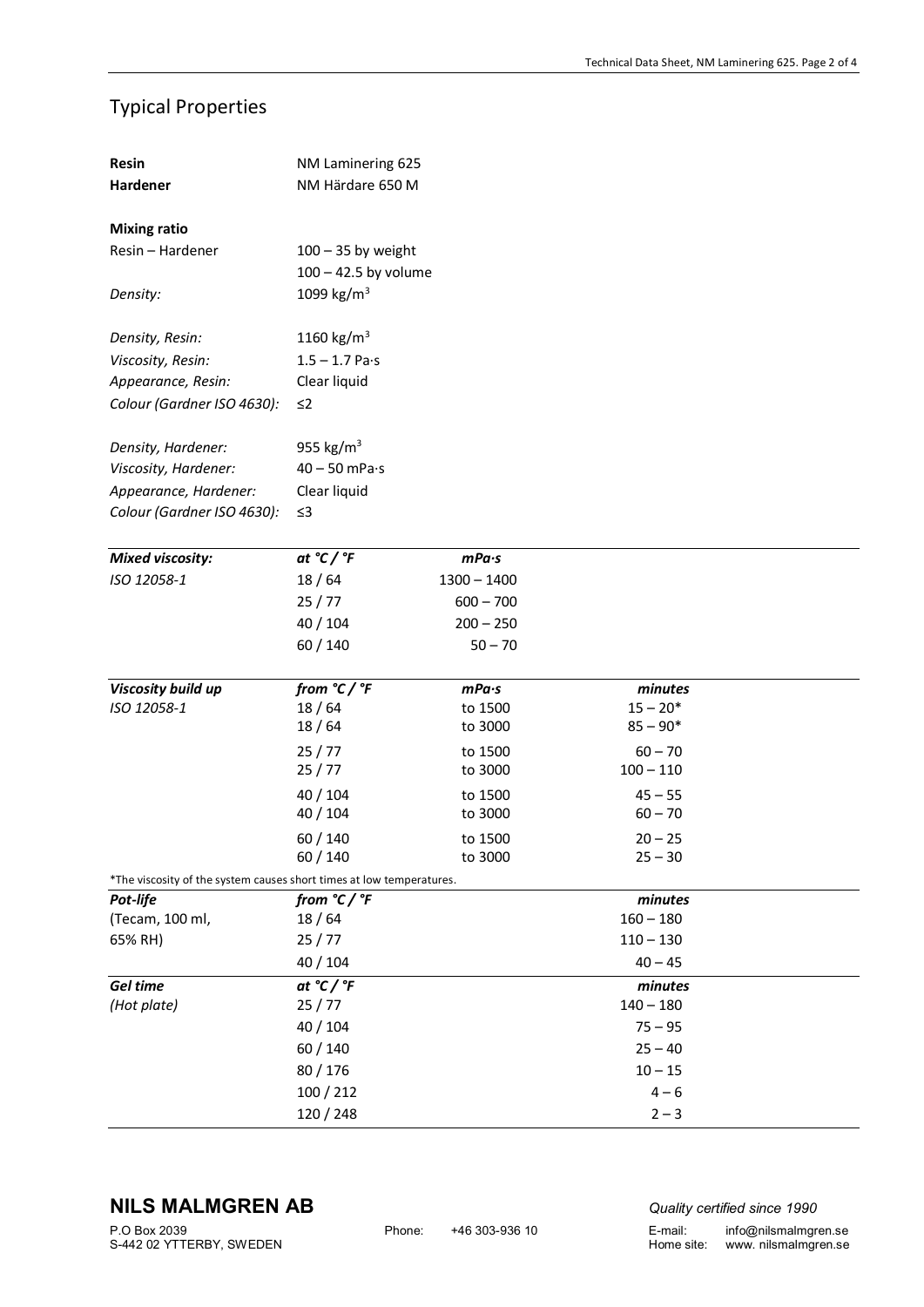| Gel time at 23°C / 74°F                                                                          |                       |         |                                      | hours            |                         |  |
|--------------------------------------------------------------------------------------------------|-----------------------|---------|--------------------------------------|------------------|-------------------------|--|
| (Thin layers:                                                                                    |                       | Start:  |                                      | $3 - 4$          |                         |  |
| $0.4 - 0.7$ mm)                                                                                  | End:                  |         |                                      | $5 - 6$          |                         |  |
| <b>Glass transition</b>                                                                          | <b>Curing</b>         |         | $T_G$ onset, °C                      | $T_G$ , $°C$     | $T_G$ , ${}^{\circ}\!F$ |  |
| temperature                                                                                      | 2 days 25°C           |         | $49 - 51$                            | $51 - 54$        | $124 - 129$             |  |
| (DSC, 20 K/min)                                                                                  | 8 days 25°C           |         | $58 - 60$                            | $60 - 64$        | $140 - 147$             |  |
|                                                                                                  | 7 days 23°C           |         | $56 - 58$                            | $58 - 60$        | $136 - 140$             |  |
|                                                                                                  | 1 month 23°C          |         | $58 - 60$                            | $60 - 64$        | $140 - 147$             |  |
|                                                                                                  | 2 months 23°C         |         | $59 - 61$                            | $61 - 65$        | $142 - 149$             |  |
| 3 months 23°C<br>4 months 23°C                                                                   |                       |         | $60 - 63$                            | $62 - 66$        | $144 - 151$             |  |
|                                                                                                  |                       |         |                                      |                  |                         |  |
|                                                                                                  | 24 h 23°C + 10 h 40°C |         | $61 - 65$                            | $63 - 67$        | $145 - 153$             |  |
| 24 h 23°C + 20 h 40°C<br>24 h 23°C + 10 h 50°C<br>24 h 23°C + 15 h 50°C<br>24 h 23°C + 10 h 60°C |                       |         | $64 - 68$                            | $66 - 70$        | $151 - 158$             |  |
|                                                                                                  |                       |         | $72 - 76$                            | $75 - 79$        | $167 - 174$             |  |
|                                                                                                  |                       |         | $74 - 77$                            | $76 - 80$        | $169 - 176$             |  |
|                                                                                                  |                       |         | $83 - 87$                            | $85 - 89$        | $185 - 192$             |  |
|                                                                                                  | 24 h 23°C + 15 h 60°C |         | $84 - 86$                            | $85 - 88$        | $185 - 190$             |  |
| 24 h 23°C + 2 h 80°C                                                                             |                       |         | $87 - 91$                            | $92 - 96$        | $198 - 205$             |  |
|                                                                                                  | 24 h 23°C + 8 h 80°C  |         | $96 - 100$                           | $100 - 104$      | $212 - 219$             |  |
| 24 h 23°C + 1 h 90°C                                                                             |                       |         | $84 - 88$                            | $90 - 94$        | $194 - 201$             |  |
|                                                                                                  | 24 h 23°C + 4 h 90°C  |         | $96 - 100$                           | $102 - 106$      | $216 - 129$             |  |
|                                                                                                  | 24 h 23°C + 1 h 100°C |         | $91 - 95$                            | $100 - 104$      | $212 - 219$             |  |
|                                                                                                  | 24 h 23°C + 4 h 100°C |         | $98 - 102$                           | $104 - 108$      | $219 - 226$             |  |
| Tensile strength                                                                                 |                       | Curing: | 7 days 23°C                          | 15 h 50°C        | 8 h 80°C                |  |
| (ISO 527)                                                                                        | Tensile strength      | MPa     | $53 - 54$                            | $75 - 78$        | $76 - 79$               |  |
|                                                                                                  | Elongation at break   | $\%$    | $2.0 - 2.2$                          | $3.7 - 4.2$      | $6.5 - 7.5$             |  |
|                                                                                                  | E-modulus             | GPa     | $2.8 - 2.9$                          | $2.3 - 2.5$      | $2.2 - 2.4$             |  |
| <b>Flexural strength</b>                                                                         |                       | Curing: | 7 days 23°C                          | 15 h 50°C        | 8 h 80°C                |  |
| (ISO 178)                                                                                        | Flexural strength     | MPa     | $72 - 88$                            | $133 - 135$      | $124 - 137$             |  |
|                                                                                                  | Elongation at break   | $\%$    | $1.8 - 2.2$                          | $4.5 - 4.7$      | $4.7 - 5.0$             |  |
|                                                                                                  | E-modulus Flexural    | GPa     | 4.3                                  | $3.0 - 3.1$      | $2.7 - 2.9$             |  |
| Tension/Elongation at flex.                                                                      |                       |         | <b>Tension/Elongation at tension</b> |                  |                         |  |
| ╇<br>Tension<br>Elong.                                                                           |                       |         | Tension<br>Elong.                    |                  |                         |  |
| <b>Water absorption</b>                                                                          | <b>Submerged</b>      | Curing: | 7 days 23°C                          | 8 h 80°C         |                         |  |
| (ISO 62)                                                                                         | 4 days 23°C           |         | $+0.40 - 0.45$ %                     | $+0.30 - 0.35 %$ |                         |  |
|                                                                                                  | 10 days 23°C          |         | $+0.63 - 0.68 %$                     | $+0.50 - 0.55 %$ |                         |  |
|                                                                                                  | 30 minutes 100°C      |         | $+0.55 - 0.60 %$                     | $+0.40 - 0.46 %$ |                         |  |

60 minutes  $100^{\circ}$ C  $+0.68 - 0.75$  %  $+0.60 - 0.66$  %